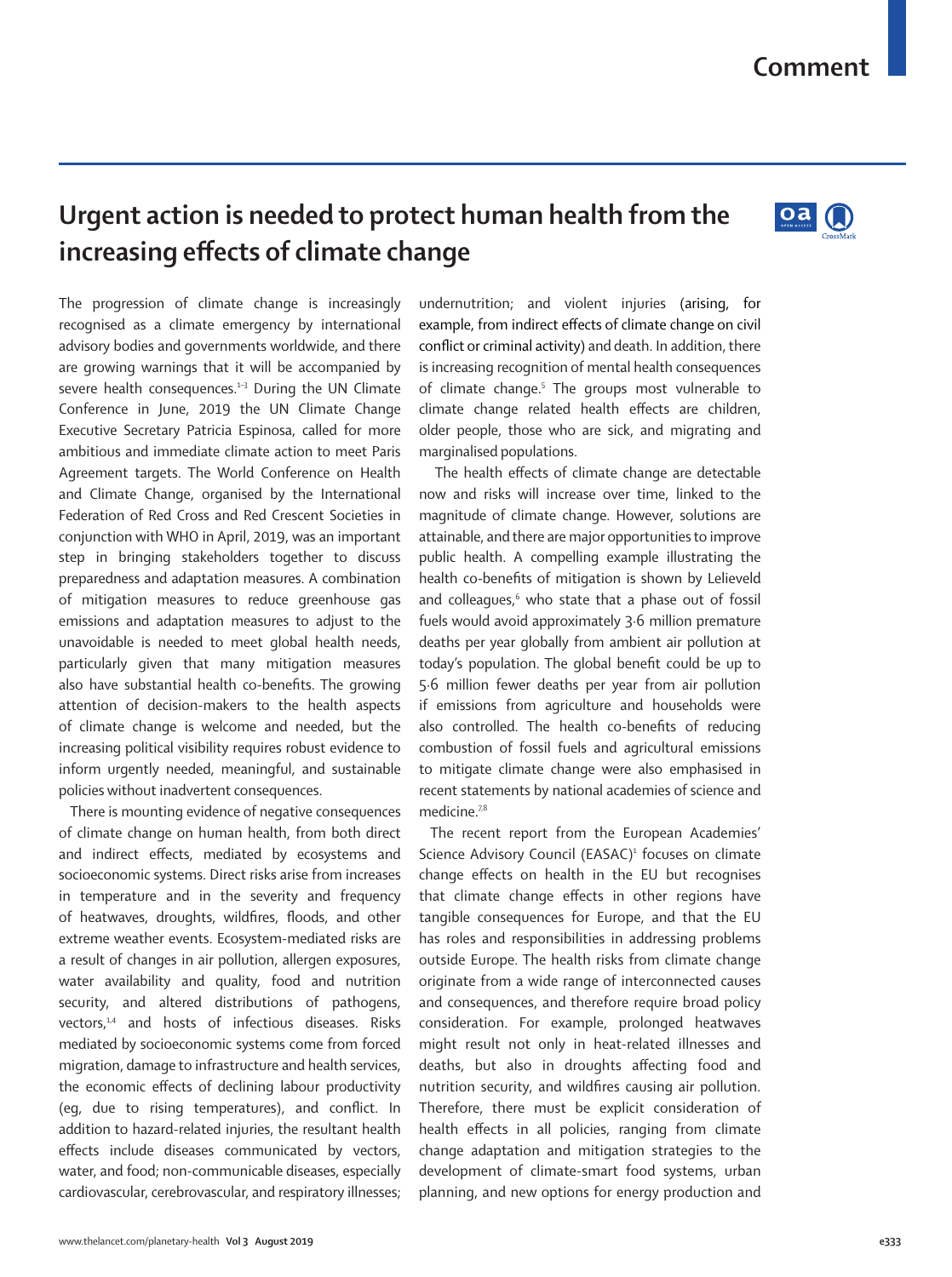#### *Panel:* **The European Academies' Science Advisory Council (EASAC) policy recommendations for climate change in relation to human health**

On the basis of detailed evaluation of a broad range of scientific evidence with a focus on Europe, the EASAC policy advisory report<sup>1</sup> reaffirms as an overarching recommendation that the top priority is to urgently stabilise the climate and to increase efforts to limit greenhouse gas emissions, with the aim of achieving a zero-carbon economy before 2050. EASAC's recommendations relating to human health can be summarised as follows.

#### **Health in all policies**

Make the best use of current evidence to develop coherent and coordinated EU policy frameworks that include benefits to health as a major consideration in adaptation and mitigation actions, including the following:

- Reform of the EU Adaptation Strategy to increase focus on health consequences of climate change
- Health impact assessment to be integrated into all climate change adaptation and mitigation strategies
- Development of healthy, climate-smart food systems, with corresponding modifications of the Common Agricultural Policy
- Development and promotion of dietary guidelines for sustainable healthy diets, including consideration of when and, if so, how the EU and Member States should use health or environmental criteria, or both, to influence food system policies
- Linkage of climate change and health objectives into all key EU domestic policies eg, for reducing air pollution, and neighbouring country and international development policy initiatives
- Strengthen links between EU climate and health policies together with promoting similar policy links with global organisations including WHO, G7 and G20, and with collective action on the Sustainable Development Goals and the United Nations Framework Convention on Climate Change. Health considerations should be integrated into the implementation of Nationally Determined Contributions under the Paris Climate Agreement.

#### **Fill knowledge gaps through research and integration of data sets**

Alongside continued commitment to basic research, further research is needed to characterise alternative scenarios, tipping points, and effective adaptation and mitigation strategies, in addition to improved surveillance and linkage between environmental, socioeconomic, and health data.

#### **Health-risk communication**

Raise awareness of current and potential effects of climate change on health. The scientific community must do more to understand individual and institutional behaviour, counter misinformation and polarisation, and strengthen the response of health services and EU agencies.

> transport, and must be linked with the EU's and other (eg, G7 and G20) global policies (panel).

> The necessary policy changes need to be informed by research that integrates environmental, socioeconomic, and health data. A major priority for future research should be the quantification of the evidence for effectiveness of mitigation and adaptation actions, including health-impact assessments, to inform necessary policy changes. For example, cities will be affected more than rural areas by some aspects of climate change (eg, high temperatures due to the

heat-island effect, spread of diseases due to high population densities, and threatened water supplies) and must increasingly implement reforms (eg, to reduce greenhouse gas emissions, air pollution, and energy and water demand). However, the efficacy of such strategies, why they work, and under what conditions remain poorly understood and require systematic analysis, capitalising on the availability of new evaluation methods.<sup>9</sup> We note also the importance of instituting early warning systems—eg, for the spread of infectious disease, extreme weather events, heat, cold, and air pollution, but how effective these systems are in adaptation to climate change is unclear. Early warning systems have high intersectoral relevance, because they not only improve public health but also lower the costs caused by reductions in travel and work performance, and therefore economic output, during pandemics or heatwaves. There is a need to make better use of the evidence already available and to fill knowledge gaps. Transdisciplinary integration of effective adaptation and mitigation strategies in system design and data evaluation is required to identify synergies, unintended consequences, and trade-offs, and to achieve the multifactorial strategies necessary to respond to, and prepare for, climate change.

Bringing evidence together will reveal new opportunities to inform action at national and regional levels, to reduce the risks to health, and to gain multiple benefits to health from zero-carbon policies to ensure the wellbeing of current populations without compromising the health of future generations. The recommended rapid and decisive actions described in the EASAC report<sup>1</sup> (panel) are of core value in tackling multiple Sustainable Development Goals. Until now, the effects of climate change on human health have been relatively neglected in EU policy. The EASAC report welcomes the growing commitment by the European Commission to raise the visibility of problems caused by climate change. But there are still policy disconnects to resolve. We particularly emphasise that a continuing uncertainty on what is an EU-level or what is countrylevel responsibility on health must not be an obstacle to the urgent action required by all.

The scientific community must do more to raise awareness of current and potential effects of climate change on health, to understand individual and institutional behaviour, to counter misinformation